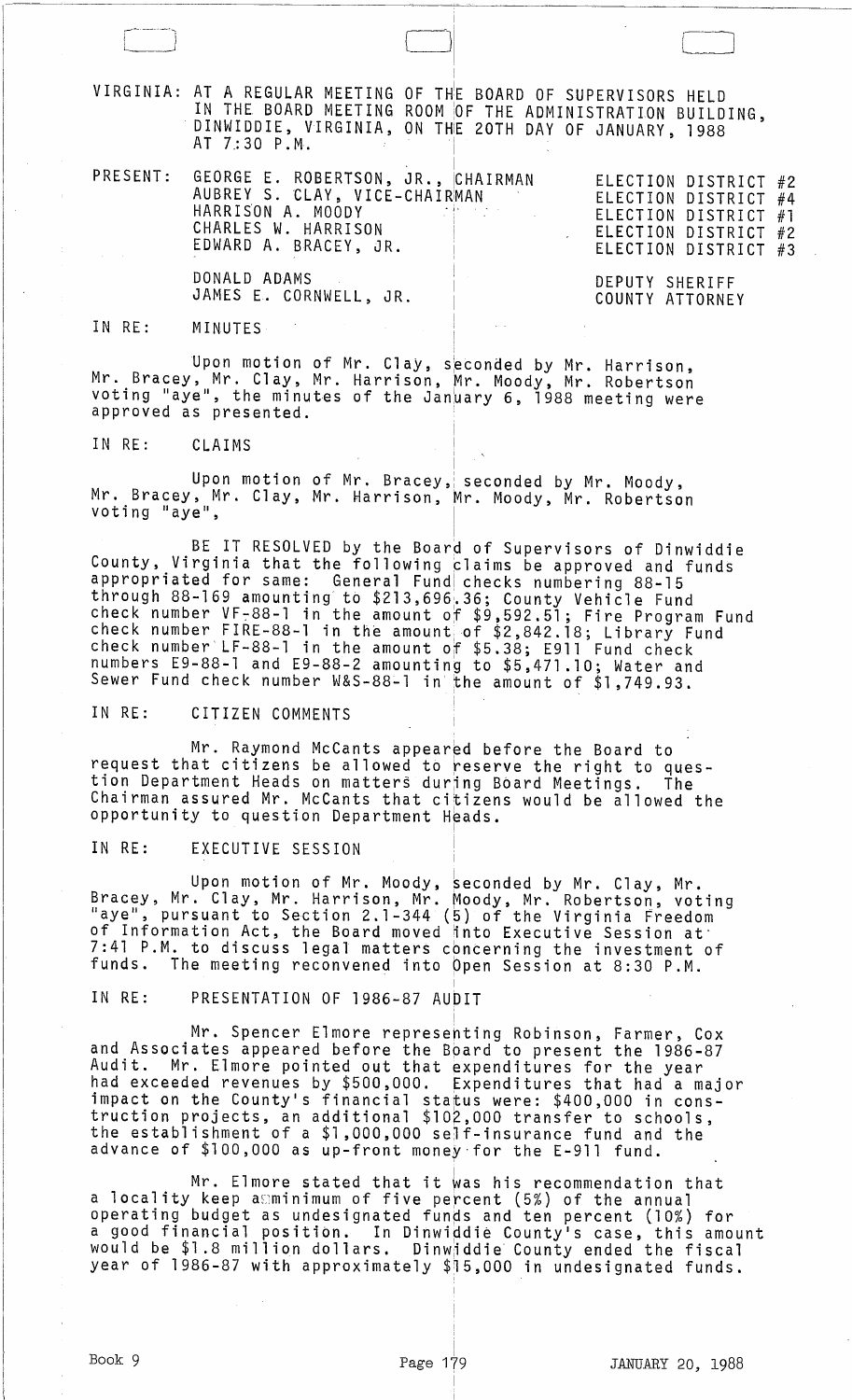Mr. Elmore also pointed out that because of other obligations made by the County out of budget to-date, the County may end the year without a fund balance or in a possible deficit situation. He, therefore, urged the Board to work towards restoring the fund balance to a positive position.

In discussions with staff, Mr. Elmore stated that he found two (2) possible sources of operating income for the County. These funds are located in a school health insurance fund and in the water and sewer account. Another possible source of operating income would be to refinance advances to the Dinwiddie County Water Authority through the Virginia Resources Authority. The fourth alternative for additional operating funds would be to transfer back the money that is beadaindthe seafsansurance fund? and.

## IN RE: ANIMAL WARDEN TRUCK MOTOR REPAIR

Mr. L. A. Brooks, Jr., Animal Warden, presented the following bids for repair to the motor of the 1980 Chevrolet Animal Warden Truck:

- 1. Lacy Auto Parts 1982, 305 motor, unknown mileage total price \$1150.00 includes installment and the price of motor. Only internal parts are guaranteed.
- 2. Reese's Auto Rebuild motor, plus new carburator is \$1325.00.
- 3. Interstate Motors Block without heads is \$465.00. \$200 for installation, \$225.00 new carburator-Total price \$890.00

Interstate Motors - Block with heads is \$615.00, \$200 for installation, \$225.00 new carburator-Total price \$1040.00.

Mr. Brooks stated that after reviewing the bids with Mr. George Soloe, Director of Transportation and Maintenance, it was his recommendation that the bid by Interstate Motors for a Block with heads at a total cost of \$1040.00 be accepted.

Mr. Robertson asked if Mr. Brooks would have to go to Danville to pick up the block. Mr. Brooks stated that he would have to travel to Danville but it would only take one person and one truck. Also the work is guaranteed for ninety (90) days.

Upon motion of Mr. Clay, seconded by Mr. Harrison, Mr. Bracey, Mr. Clay, Mr. Harrison, Mr. Moody, Mr. Robertson voting<br>"aye",

NOW THEREFORE BE IT RESOLVED by the Board of Supervisors of Dinwiddie County, Virginia that the bid submitted by Interstate Motors for a block with heads to repair the 1980 Chevrolet Animal Warden Truck be accepted at total cost of \$1,040.00; and

BE IT FURTHER RESOLVED by the Board of Supervisors of Dinwiddie County, Virginia that Check Number 88-170 in the amount of \$615.00, which represents the cost of the block with head, be approved and funds appropriated for same.

IN RE: JAIL IMPROVEMENTS -- PARTICIPATION BY DEPARTMENT OF CORRECTIONS

 $\sim$   $\sim$ 

Upon motion of Mr. Clay, seconded by Mr. Bracey, Mr. Bracey, Mr. Clay, Mr. Harrison, Mr. Moody, Mr. Robertson, voting "aye", the following resolution was adopted:

WHEREAS, plans and specifications are being prepared for renovation of the Dinwiddie County Jail Facility; and

WHEREAS, these plans include upgrading the plumbing and heating system, construction/renovation of jail facilities to meet life, health and fire safety standards and expansion of recreational

 $\sim$   $\sim$   $\sim$   $\sim$   $\sim$   $\sim$ 

 $\sim$  and  $\sim$   $\sim$   $\sim$   $\sim$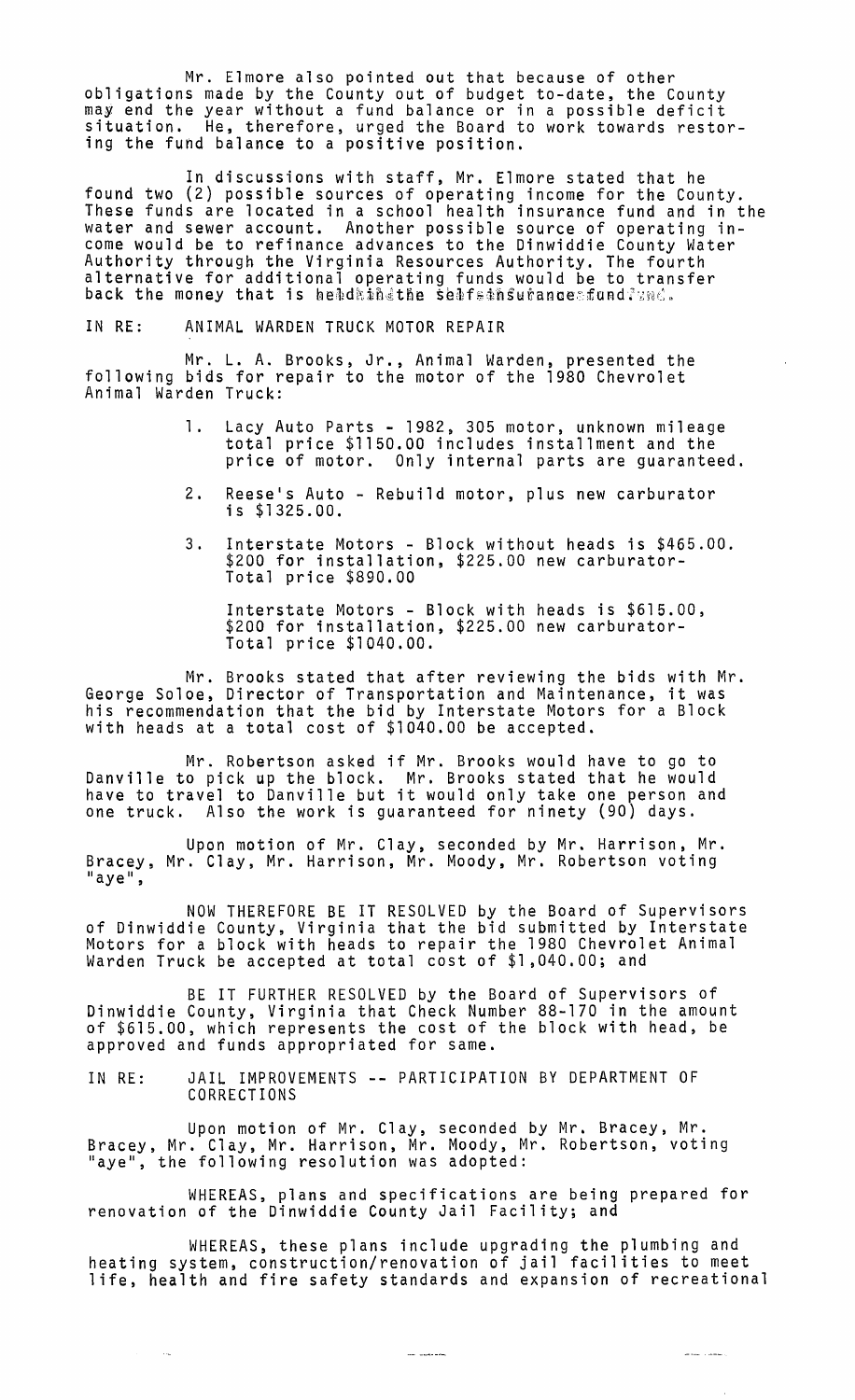activities as recommended by the Sta<mark>te Fire Marshal and the Depart-</mark> ment of Corrections; and

WHEREAS, the cost for these improvements is estimated to be \$200,000, and it is the desire of the Board of Supervisors to proceed with this work within the 1988-89 fiscal year; and

WHEREAS, Section 53.1-80 of the Code of Virginia provides for reimbursement to the locality by the Commonwealth through the Department of Corrections;

. I NOW THEREFORE BE IT RESOLVED that the Board of Supervisors of Dinwiddie County, Virginia requests that the Department of Corrections participate in the funding of the renovation work needed at the Dinwiddie County Jail Facility, as provided by the Code of Virginia; and

I

i

BE IT FURTHER RESOLVED that the Board of Supervisors of Dinwiddie County, Virginia requests this funding be included in the 1988-1990 biennial budget.

IN RE: JAIL DRAINFIELD -- RECOMMENDATIONS

Mr. Roger Hart, representing R. Stuart Royer & Associates, appeared before the Board to discuss the drainfield situation at appeared before the board to diseass the drainfield vas failing was the jail. He stated that the reason the drainfield was failing was because the usage is exceeding the designed load. Mr. Hart stated he received a recommendation from Stamie E. Lyttle Co., Inc. the sanitation company who has been monitoring the drainfield situation. Their recommendation was to lower the drainfield at a cost of \$22,000. Another opinion on the soils information that was submitted was obtained and the soils were found to be adequate in that area. Mr. Hart stated that he felt the Board could remedy the problem with finding another location for a drainfield. He added that the new field should be designed with long range planning in mind.

Mr. Moody asked if both fields could be used at the same time. Mr. Hart stated that they could not with the way the system is structured now. If the whole area was used, the soil would not take it.

Mr. Harrison asked how much drainfield was being recommended. Mr. Hart stated that at least one and one-half times bigger than the present system which would probably require one to one and one-half acres of land. :He felt that the fields would handle the flow if the new drainfield was made larger.

Upon motion of Mr. Clay, seconded by Mr. Harrison, Mr. Bracey, Mr. Clay, Mr. Harrison, Mr. Moody, Mr. Robertson voting<br>"aye",

NOW THEREFORE BE IT RESOLVED by the Board of Supervisors of Dinwiddie County, Virginia that the County Administrator be authorized to continue to have the septic tank pumped as needed;<br>and  $\mathsf{and} \mathsf{and} \mathsf{and} \mathsf{and} \mathsf{and} \mathsf{and} \mathsf{and} \mathsf{and} \mathsf{and} \mathsf{and} \mathsf{and} \mathsf{and} \mathsf{and} \mathsf{and} \mathsf{and} \mathsf{and} \mathsf{and} \mathsf{and} \mathsf{and} \mathsf{and} \mathsf{and} \mathsf{and} \mathsf{and} \mathsf{and} \mathsf{and} \mathsf{and} \mathsf{and} \mathsf{and} \mathsf{and} \mathsf{and} \mathsf{and} \mathsf{and} \mathsf{and} \mathsf{and} \mathsf{and} \mathsf{and} \mathsf{$ 

i

I

BE IT FURTHER RESOLVED by the Board of Supervisors of Dinwiddie County, Virginia that the County Administrator is authorized to investigate the possibility of acquiring additional suitable land in the area for a new drainfield.

IN RE: AMENDMENT A-88-5 -- OPEN WELLS

James E.' Cornwell,· Jr., County Attorney,' presented a proposed ordinance prohibiting any open, uncovered, or unsafely covered wells in the County. Mr. Cornwell stated that the ordinance was drafted at the request, of the Commonwealth's Attorney and the Sheriff because of the number of wells of this type they had found in the County.

Mr. Clay pointed out the cap requirement should be changed to reflect the standard cap that can be purchased from Mr. Clay pointed out the cap<br>changed to reflect the standard cap th<br>any firm installing wells.

I I  $\Box$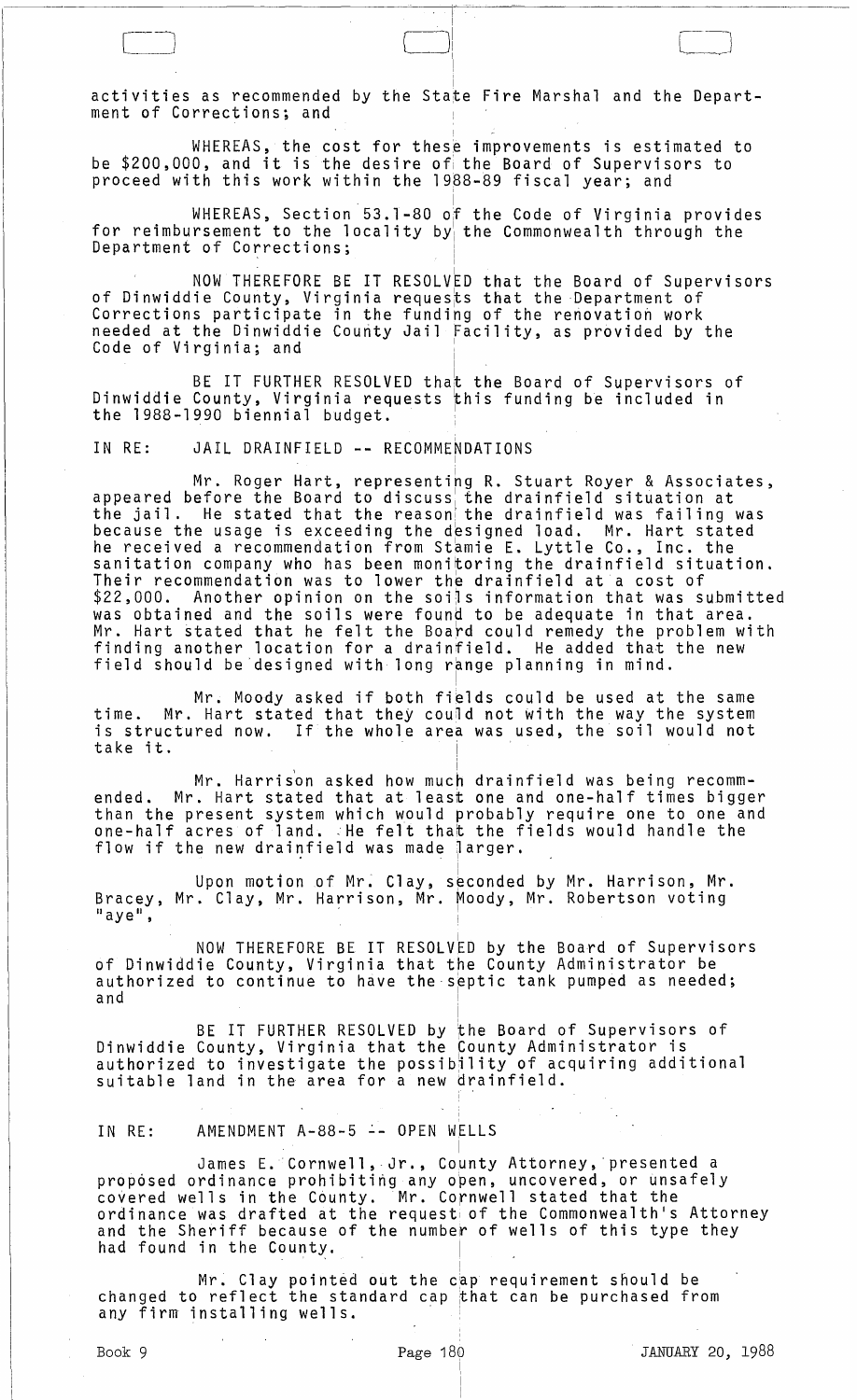Mr. Charles Crowder pointed out that standard caps now have steel reinforced rods running through them and have a three (3) inch overhang.

Mr. John Boswell stated that some of the older terracotta casings require metal covers made to form.

Mr. Cornwell pointed out that the statement that "each well shall be covered in a manner as not to be dangerous to human beings, animals or fowls" would cover what was required on the well. He stated that he would find out what the standard cover was before finalizing the notice for advertisement.

Upon motion of Mr. Harrison, seconded by Mr. Clay, Mr. Bracey, Mr. Clay, Mr. Harrison, Mr. Moody, Mr. Robertson voting "aye", the County Attorney was authorized to advertise Amendment A-88-5 concerning Open Wells for a public hearing to be held February 17, 1988.

IN RE: PETERSBURG JAYCEES ANNUAL PIG-NIC -- APPROVAL OF PERMIT FOR 1988

The County Administrator presented an application for a Special Entertainment Permit for the Petersburg Jaycees Annual Pig-Nic to be held Wednesday, May 4, 1988 at the Petersburg- Dinwiddie County Airport. There being no changes from the pre- vious applications, she recommende~ approval of this request.

Upon motion of Mr. Clay, seconded by Mr. Bracey, Mr.<br>Bracey, Mr. Clay, Mr. Harrison, Mr. Moody, Mr. Robertson voting "aye", the application for a Special Entertainment Permit for the Petersburg Jaycees Annual Pig-Nic to be held May 4, 1988 was approved with the conditions stated therein.

IN RE: EASTSIDE SCHOOL -- APPOINTMENT OF CITIZEN COMMITTEE

Mr. Robertson submitted the following letter for consideration by the other Board members:

TO: All Board Members

FROM: George E. Robertson, Jr.

RE: Eastside School

Service Republic

Gentlemen: A contract has been signed for the sale of Eastside School and the buyer has 120 days to find financing. The Buyer may not complete the transaction as there is a problem with the water and sewer system.

In the event that this happens, I recommend to the Board that we appoint a committee of interested citizens to explore all possible uses of the school for the betterment of Dinwiddie County.

I have listed on the next page names of citizens that might help with this committee. I urge each Board member to add names to this list. I would like for each member to appoint 2 persons to this committee at our February 3rd meeting.

If you concur, I would appreciate a motion of approval.

Upon motion of Mr. Harrison, there being no second, Mr. Bracey voting "aye", Mr. Clay abstaining, Mr. Harrison voting "aye", Mr. Moody voting "nay", Mr. Robertson voting "aye",<br>the request from Mr. Robertson for the appointment of a citizen committee to explore the uses of Eastside School was approved as presented.

IN RE: MCKENNEY VOLUNTEER FIRE DEPARTMENT -- WAIVER OF BUILDING PERMIT FEE

Mr. Clay presented a request from the McKenney Volunteer Fire Department that the building permit fee for an addition to the McKenney Volunteer Fire Department be waived. He stated the work was being done by the members themselves and he, therefore, felt there should not be a fee.

 $\frac{1}{1}$ 

د د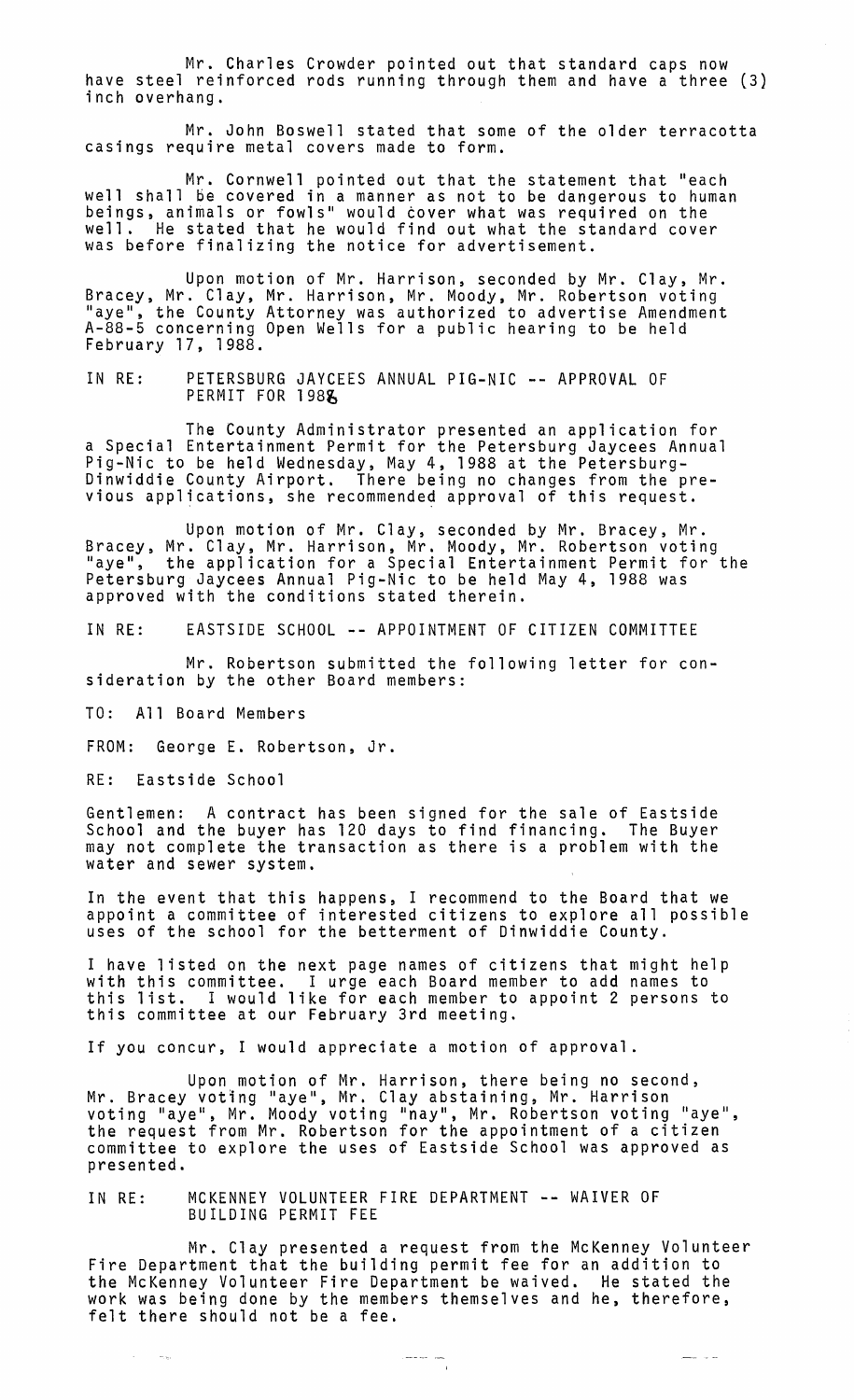Upon motion of Mr. Clay, seconded by Mr. Harrison, Mr. Bracey, Mr. Clay, Mr. Harrison, Mr. Moody, Mr. Robertson voting<br>"aye",

 $\Box$ 

NOW THEREFORE BE IT RESOLVED by the Board of Supervisors of Dinwiddie County, Virginia, that the Building Permit Fee for an addition to the McKenney Volunteer Fire Department be waived.

! IN RE: BORROWING FUNDS **--** AUTHORIZATION TO CONTRACT WITH AUDITING FIRM AND BONDING ATTORNEY

Wendy Quesenberry, Interim~ County Administrator, advised the Board that after reviewing the 1986-87 Audit and discussing the present financial situation with the; Treasurer, there is a need for the County to borrow money no later than the month of March of this year. In order to do so, certain paperwork must be prepared by the auditing firm and reviewed by a bonding attorney. Mrs. Quesenberry recommended the Auditing Firm of Robinson, Farmer, Cox and Associates and the Bonding Attorney of Hunton and Williams be contracted to prepare the necessary paper work for borrowing money this year.

Upon motion of Mr. Clay, seconded by Mr. Moody, Mr. Bracey, Mr. Clay, Mr. Harrison, Mr. Moody, Mr. Robertson voting "aye", the County Administrator was authorized to contract with the firms of Robinson, Farmer, Cox and Associates and Hunton and Williams to prepare the necessary paper work to allow the County to borrow the money needed to operate for the remainder of the year until taxes are collected.

IN RE: DATE TO TOUR SCHOOLS

The dates of February 2nd and February 22nd were agreed<br>ssible dates to meet with the School Board to tour the upon as possible dates to meet with the schools. I

I I

i

IN RE: SOUTHSIDE EMERGENCY CREW -- REPAIR OF RADIO

Wendy Quesenberry, Interim County Administrator, stated that the Southside Emergency squad, nast year, placed a radio in the Sheriff's Department to allow communication with them when their services were needed in the County. This radio has recently incurred repair costs in the amount of \$200 of which the Southside Rescue Squad is asking the County to pay. Mrs. Quesenberry stated that this radio provides a much needed service and recommended that the funds can be taken from the Radio Fund Account.

Upon motion of Mr. Moody, seconded by Mr. Bracey, Mr. Bracey, Mr. Clay, Mr. Harrison, Mr. Moody, Mr. Robertson voting "aye", the payment of \$200 for repair of the Southside Emergency<br>Squad radio located in the Sheriff's Department was approved.

IN RE: IHEALTH DEPARTMENT -- REPAIR OF BOILER . In the contract of the contract of the contract of the contract of the contract of the contract of the contract of

Wendy Quesenberry, Interim County Administrator, advised the Board that when the new heating and cooling system was placed in the Health, Department, the boiler was not replaced. It was felt at the time that the boiler was in gpod condition and did not need to be replaced. In the past few weeks, however, the boiler has required several maintenance calls creating a dangerous situation. The boiler continues to become stopped up because the chimney does not create enough draft to pull the residue off the boiler. The maintenance contractor has recommended installing a draft fan at an approximate cost of \$300 to \$400. Mrs. Quesenberry recommended that this be done as soon as possible since a dangerous situation is created when the boiler stops up.

Upon motion of Mr. Bracey, seconded by Mr. Harrison, Mr. Bracey, Mr. Clay, Mr. Harrison, Mr. Moody, Mr. Robertson voting "aye", the County Administrator was authorized to have a draft fan placed on the boiler at the Health Department.